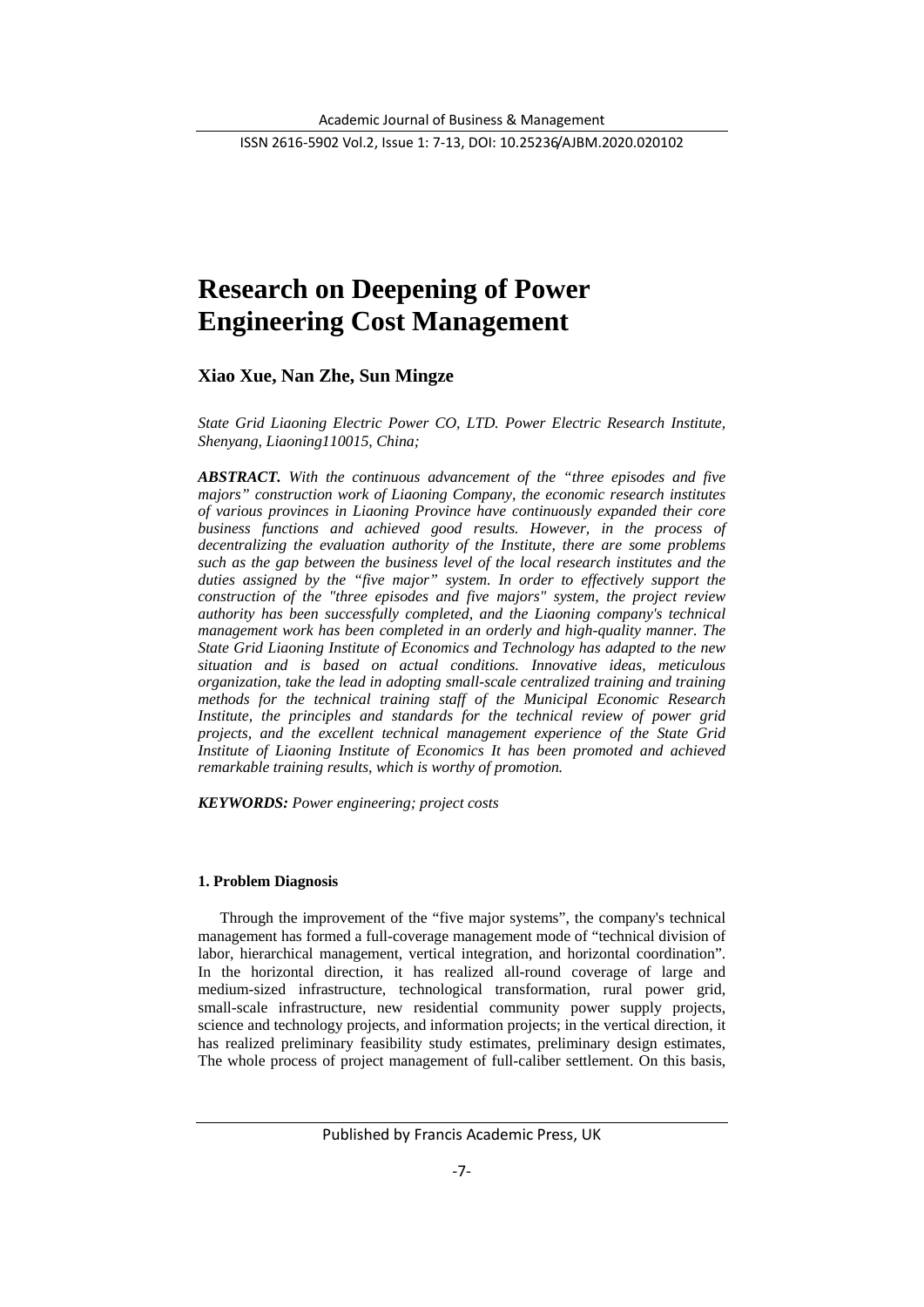by strengthening the lean management and standardization of technology, the fundamental transformation of cost management from fragmentation to coordination and from extensive decentralization to centralized lean mode has been realized. The technical and technical majors play a professional support role in the key aspects of project management such as feasibility study, preliminary establishment, material procurement, bidding, and project settlement in the early stage of the project. The company's technical management system has been gradually improved, and a large and medium-sized project cost management team based on the provincial and municipal company's infrastructure departments has been established; the engineering cost management technical support team based on the provincial economic research institute and the municipal economic research institute[1-3].

With the comprehensive construction of the "Three Episodes and Five Majors" system entering a critical stage, the technical support scope of the Municipal Economic Research Institute has also expanded significantly, but the professional knowledge and basic skills of the technical research management members of some of the municipal economic research institutes are still unable to meet the needs of the work. The knowledge structure and technical capabilities of employees must be fully upgraded to meet new responsibilities.

## **2. Management Improvement Goals**

In order to meet the requirements of the company's "group operation, intensive development, lean management, and standardization construction", the "two transformations" were further promoted, and the "three sets and five majors" system was fully supported. The Liaoning company's technical management was "horizontal." Azimuth coverage, vertical process control, as the goal; to improve the quality of engineering estimates, general and settlement; focus on expanding standard management and standard management and control functions; promoting the application of infrastructure construction and construction results; promoting the company's cost management The change from summary settlement type to process control management makes the company's cost management standard uniform, efficient operation and strong supervision, and improves the company's investment efficiency and efficiency[4-7].

# *2.1 Leaning supports the construction of the "three episodes and five majors" system*

In accordance with the requirements of the "Three Episodes and Five Majors" system construction plan of the State Grid Corporation and the provincial company, combined with the actual situation of the State Grid Liaoning Institute of Economics and Research, the completion includes: training personnel selection, review principle refinement, training program formulation, training project selection and other aspects. The TEC is strictly implemented in accordance with the established training program, clarifying the training objectives, the training subjects are ready to be refined and detailed, and the training work is in place[8-10].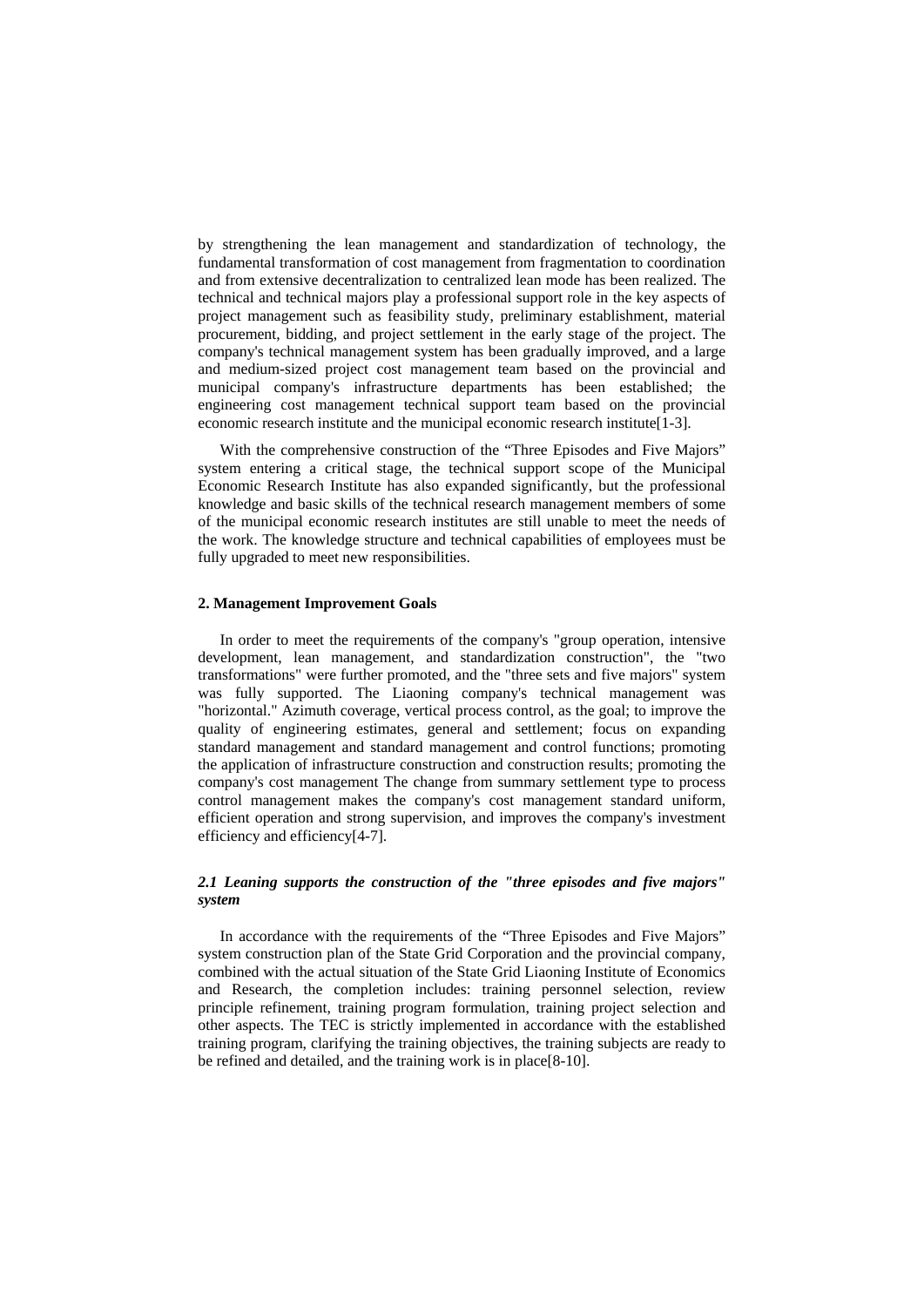ISSN 2616-5902 Vol.2, Issue 1: 7-13, DOI: 10.25236/AJBM.2020.020102

# *2.2 Standardization Support for the Construction of the "Three Episodes and Five Majors" System*

With the further advancement of the "three episodes and five majors" system construction, the technical management pattern of Liaoning Company has been promoted in the State Grid system. The technical management work of the Institute has begun to take effect, the workflow is standardized, and the management system is standardized. Document templating, and normalizing the rolling mechanism of the standard system.

In order to ensure the orderly development of the training work, the Technical Center of the Liaoning Institute of Economics and Research of the State Council has organized training seminars for many times and selected outstanding experts to participate in the development and training of training programs. Through the rolling revision of the review principle, the unified evaluation criteria, in the multiple rotation training, the training content was unified, the evaluation principle standard, and the review template specification.

#### *2.3 Implementation guarantee*

In order to ensure the orderly development of the rotation training and ensure the smooth connection between the rotation training and the assessment work, the State Grid Liaoning Institute of Economics and Technology has raised various forces and adopted various measures, including: training experts to optimize and optimize the evaluation standards. Improve the training work system and provide guarantee for the smooth implementation of the rotation training work.

Training expert organization optimization: set up a training working group, clarify the division of labor for the training of technical personnel in the center, and establish an effective communication and support mechanism. Convene training experts to conduct demonstrations and simulations to ensure uniform training standards and review template specifications.

Optimize the evaluation standard specification: According to the needs of the training content, combined with the feedback of the training work, continuously update the existing training program to ensure that the standardization function of the evaluation standard is effectively implemented, and the management experience is effectively promoted.

Improve the training work system: optimize the training process of the technical and economic center, clarify the job interface between the training work and various departments and professional units, and ensure the orderly development of the review work. Refine the internal division of work of the training working group, strengthen the effective connection between the evaluation work and the training work, and ensure the smooth work of the center and other management departments.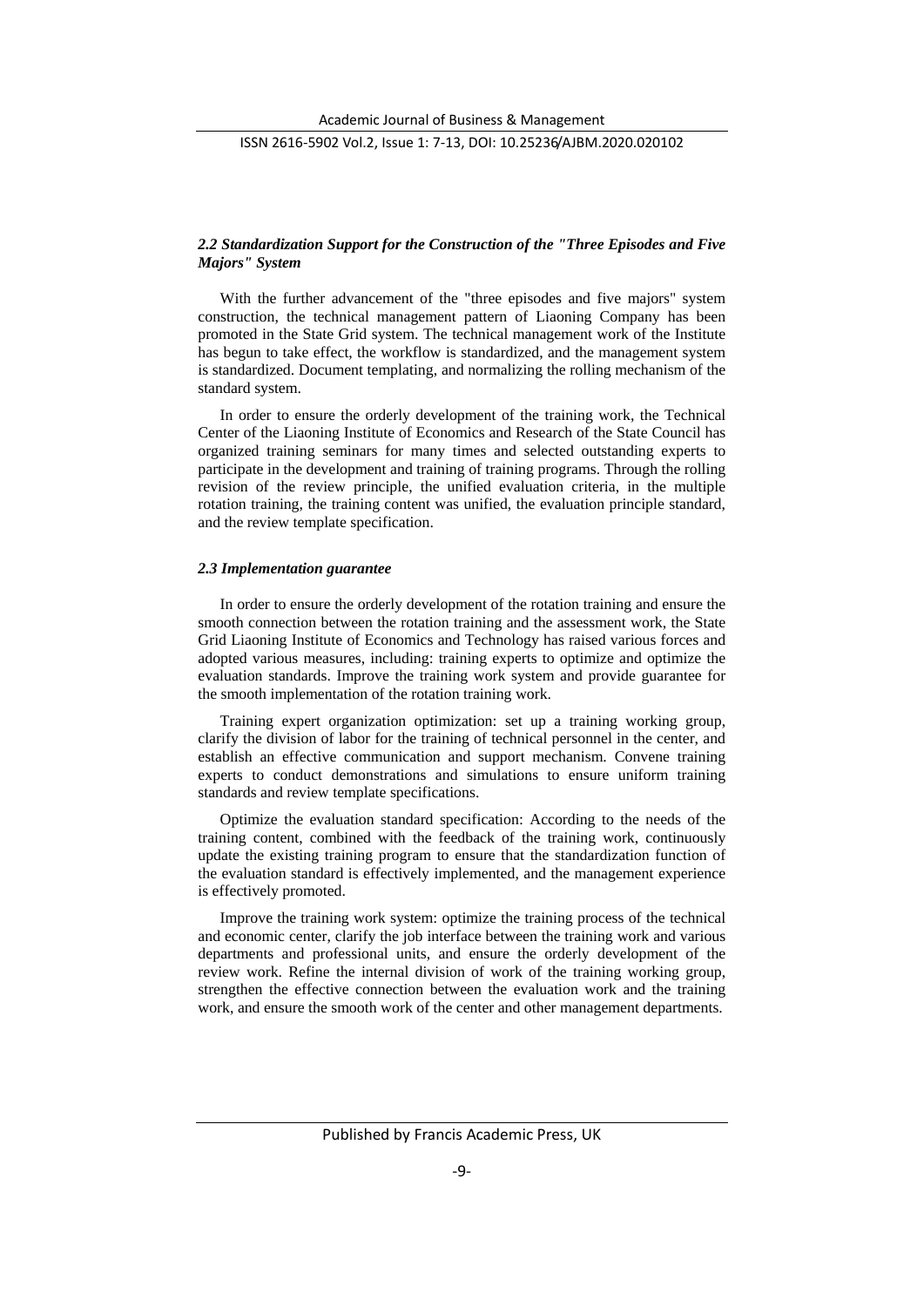# **3. Main Practices**

In order to ensure the high-quality completion of the "three sets of five major" system construction tasks, effectively improve the province's technical management level, strengthen the business guidance and training of the Institute's technical personnel, unify the Liaoning Power Grid technical professional evaluation principles, promote the province With the excellent management experience of the Institute, the State Grid Liaoning Institute of Economics and Research conducted a batch of centralized training for the technical staff of the Municipal Economic Research Institute.

Up to now, this batch of centralized training has successfully completed three phases and achieved good training results. The rotation training is another new exploration of the innovation management mode of the Technical and Economic Center of Liaoning Institute of Economics and Research, and is the service and supporting role of the technical and professional profession under the "Three Episodes and Five Majors" system of the Technical Center of Liaoning International Economic Research Institute. A new initiative. The State Grid Technology Institute of Liaoning Economic Research Institute hopes to realize the effective promotion of management experience through the rotation training work, and achieve the unified management level of the technical research and management of the provincial economic research institute and the provincial economic research institute, and the technical management level of the provincial power grid engineering project will be renewed. The goal of the stairs. The specific practices of the rotation training are summarized as follows:

#### *3.1 Carefully prepared to consolidate the relevance and effectiveness of training*

In order to ensure the quality of training for the technical staff of the Institutes of Economic Research Institutes in various cities and to achieve the purpose of training, the Institute has organized technical and technical staff to conduct special study and seminars to analyze the different learning of the Institutes of the local universities. The needs, careful development of training programs, careful preparation of the teaching focus, so that the training content is rich and targeted. On this basis, the TEC has developed a detailed training program to clarify the training division and training process of each professional technician, to ensure that the assessment work and training work are effectively linked and the training work does not affect the normal conduct of the review work.

# *3.2 Contact the actual situation, relying on the project review work to carry out training*

Strengthening the business training of technical professionals is an effective way to ensure that the engineering review is completed on time and in quality, and is also an important way to improve the management level of the technology. In the rotation training, the Institute has changed the previous training methods, took the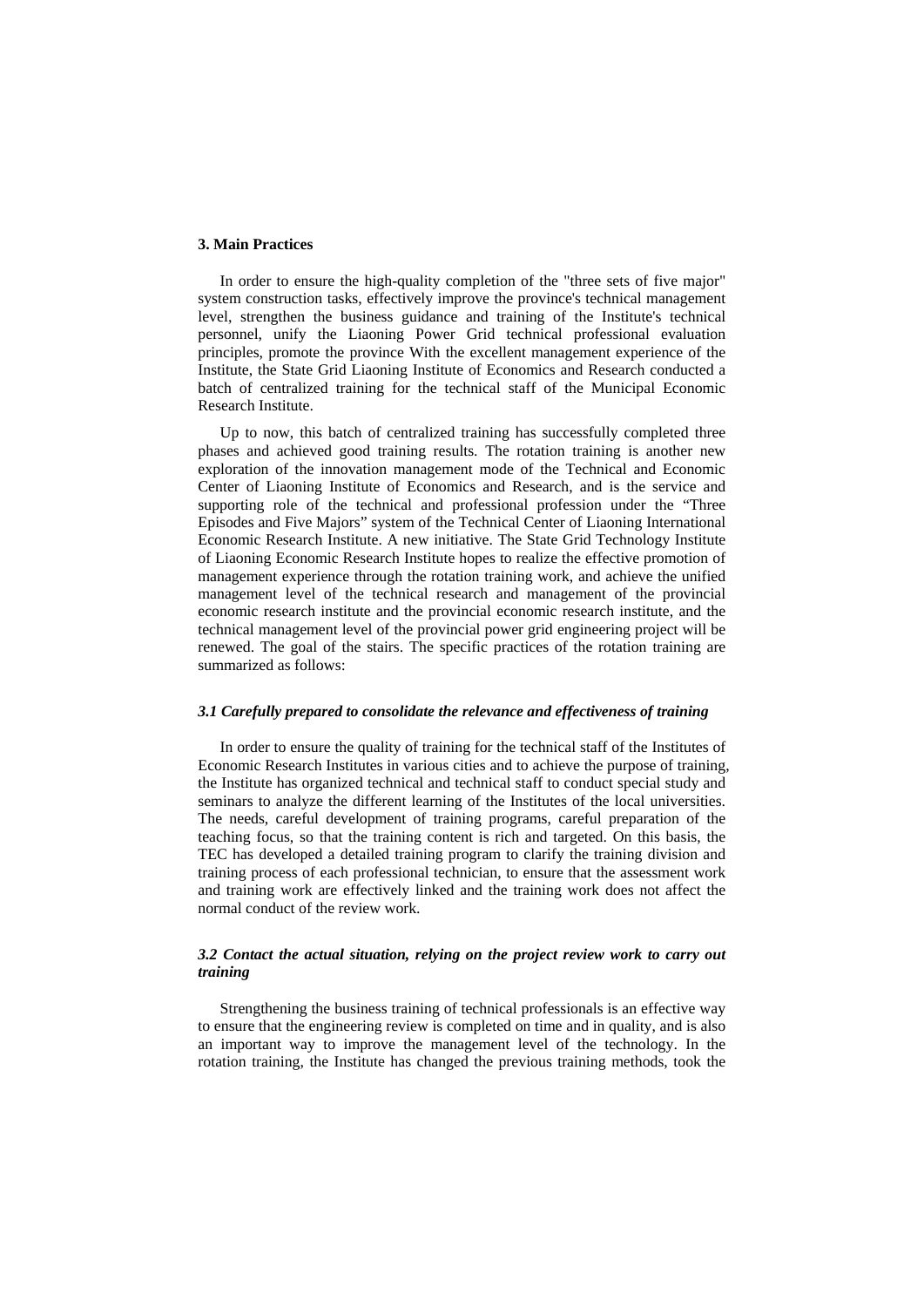Academic Journal of Business & Management

## ISSN 2616-5902 Vol.2, Issue 1: 7-13, DOI: 10.25236/AJBM.2020.020102

lead in adopting the feasibility study and evaluation method of the power grid construction project, relying on the feasibility study of the power grid construction project and the settlement review of the rural power grid reconstruction project, batch-by-batch The professional training personnel of the distribution institute of the city's economic research institute carried out business training, so that the trainers were clear in theory and practically understood, thus achieving effectiveness.

## *3.3 Innovative methods, adopting small-scale centralized training in batches*

In order to achieve efficient and practical training results, the State Grid of Liaoning Institute of Economics and Technology has opened up ideas and brainstormed ideas. After many discussions in the department, it was finally decided to use small-scale centralized training methods to evaluate the technical personnel of the municipal economic research institute. And training in management methods. During the training, the Technical and Economic Center of Liaoning Institute of Economics and Research, Liaoning State University, divided the 14 municipal economic research institutes of the province into several batches for training according to the specific conditions of each city. The Technical Center of Liaoning Institute of Economics and Research, Liaoning University, formulated training programs according to the different characteristics and technical requirements of the technical research and management of each city, and combined with the recent evaluation work plan to arrange training units and personnel, realizing the training is targeted and practical. Sexual effect. The small-scale centralized training method avoids the disadvantages of large-scale training and lack of effective communication with the participants. One-on-one teaching, targeted business guidance and communication ensure the quality of the training.

#### **4. Performance Analysis**

After several batches of small-scale centralized training based on engineering review, the Technical and Economic Center of Liaoning Institute of Economics and Research of the State Grid completed the rotation training of the Economic Research Institute of the city, and achieved the expected training objectives, which laid a good foundation for the smooth decentralization of the review authority. Foundation. In the rotation training, the technical experience of the State Economic and Technological Research Institute of Liaoning Institute of Economics and Technology in the economic management work, such as: "Liaoning Province Electric Power Co., Ltd. Technical Standardization Management Manual", "infrastructure, technological transformation, rural network transformation, etc. Guidelines for the Estimation of Estimates and Estimates of Class Projects, Handbook of Settlement of Power Transmission and Transformation Projects, Division of Non-productive Overhaul, Technical Reform and Sub-construction Costs and Calculation Standards, and Regulations on Pricing Management of Power Transmission and Transformation Engineering Bills The management results such as the Handbook on Internal and External Audit Issues of Engineering Settlement

Published by Francis Academic Press, UK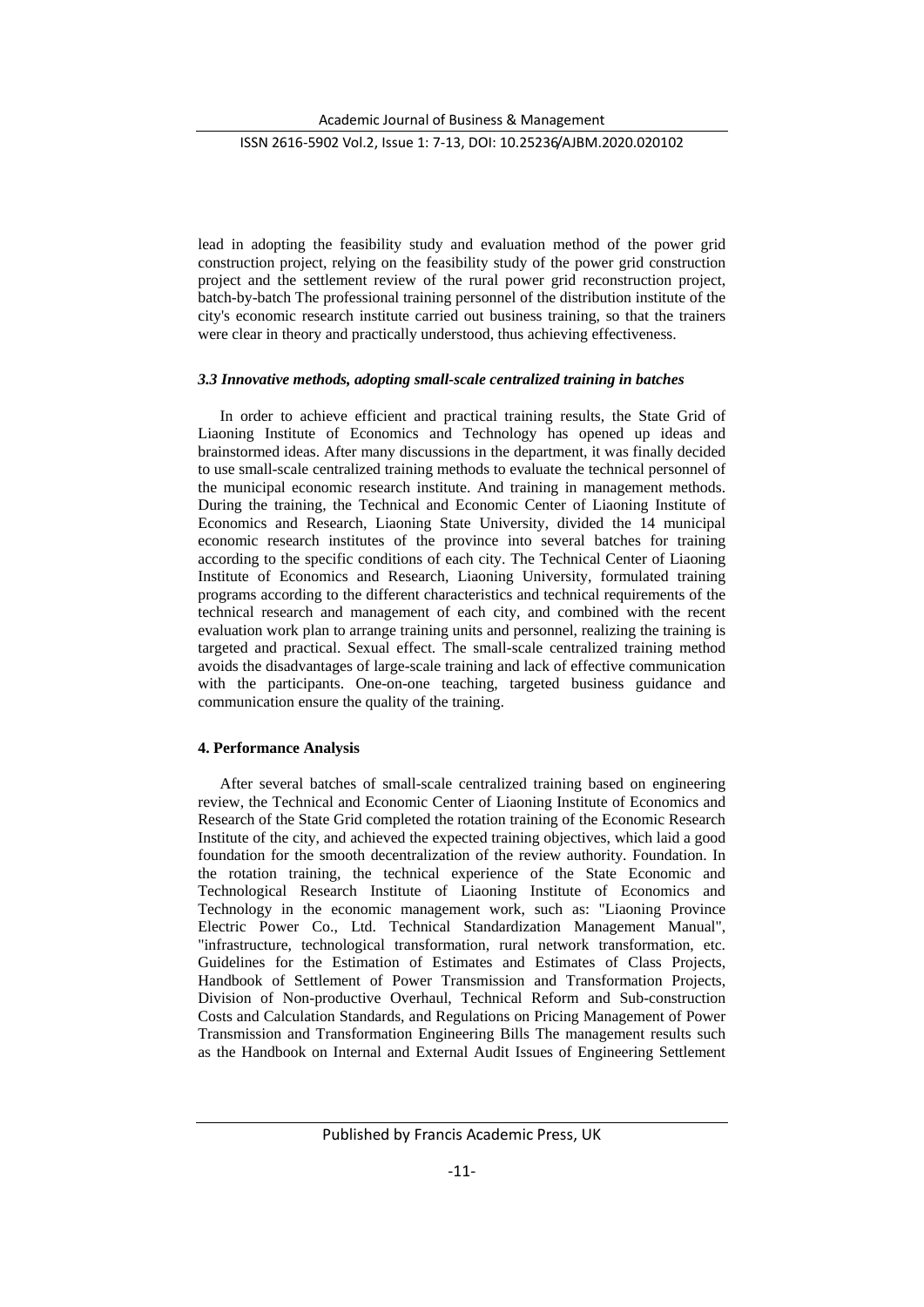and the Handling Methods for the Settlement of Bills of Engineering Quantity have been effectively publicized and promoted.

After the rotation training, the technical management personnel of the municipal economic research institutes who participated in the training completed the goal of the rotation training on schedule, and the initiative for the feasibility study of the project was enhanced, and the project review level was significantly improved. The participants clarified the responsibilities of the feasibility study of the power grid construction project, ensured the quality of the project review, further standardized the procedures for the feasibility study of the project, and achieved the goal of improving the standardization management of the technology, and improved the technical practice of the Institute. The level of technical management of staff has laid a solid foundation for the overall improvement of the technical management level of Liaoning Company.

## **5. Typical Case**

The rotation training is another new measure to improve the overall level of technical and economic work in the innovative training work of the Technical and Economic Center of Liaoning Institute of Economics and Research.

The rotation training was carried out in several batches. Taking the first training as an example, the State Grid Liaoning Institute of Economics and Technology conducted a nine-day training for three technical staff of the Economic Research Institute of Yingkou, Jinzhou and Chaoyang Power Supply Company. This round of training is based on the feasibility study of the power grid construction project of 10 kV and below in 2014 as a practical subject of training. On the basis of learning evaluation principles and management standards, the participants conducted actual review operations for specific power grid construction projects, and truly combined the theory and practice to achieve the training goal of rapidly improving the business level in the short term. Relevant personnel from the provincial infrastructure department, marketing department, operation and maintenance department, agricultural power department and hair development department participated in the first training work. After the training, the participants expressed their interest in many small training courses. This kind of small training class is equivalent to one-on-one teaching, and it is related to the actual project. It is highly targeted and several times better than the large-scale centralized training method.

In the next stage, the State Grid Liaoning Institute of Economics and Technology will continue to carry out the rotation training, and in accordance with the working standards covered by the technology, the actual review projects such as project settlement, supporting fees and technical upgrading projects will be taken as practical subjects. All the technical staff of the Institute of Economic Research conducted round-robin training to effectively improve the working ability and level of the technical staff of the Institute. At the same time, Liaoning Institute of Economics and Research will continue to summarize and improve the excellent technical management experience of State Grid Corporation, provincial companies